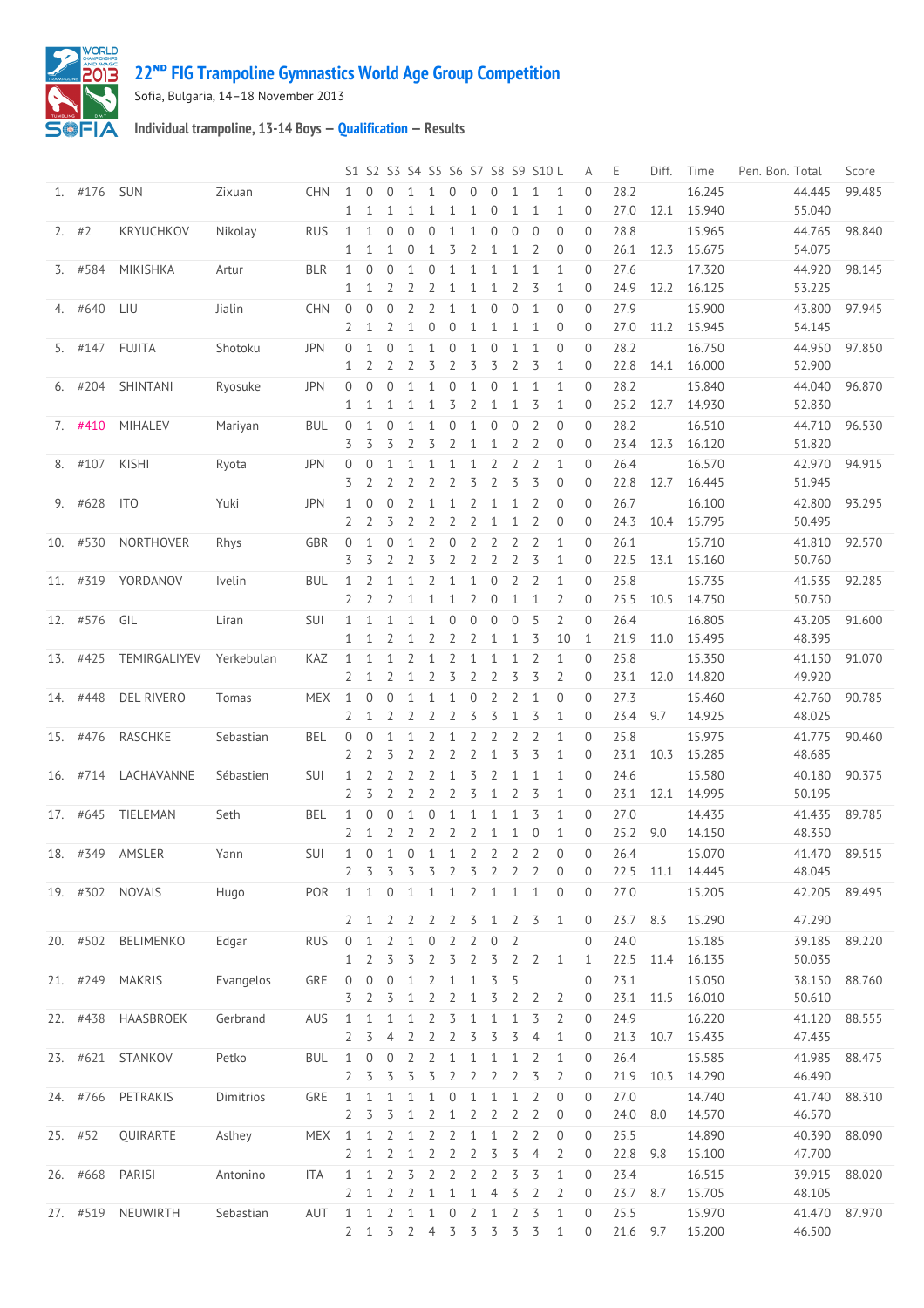| $\overline{2}$<br>24.6<br>$\overline{2}$<br>$\overline{2}$<br>2<br>$\overline{2}$<br>3<br>$\mathbf{1}$<br>15.070<br>39.670<br>87.650<br>29. #380<br>HANCOCK<br>Daniel<br><b>AUS</b><br>$1\quad1$<br>1<br>1<br>$\mathbf{0}$<br>$\overline{2}$<br>$\overline{2}$<br>$\overline{2}$<br>22.8<br>47.980<br>3<br>3<br>2<br>2<br>3<br>$\mathbf{0}$<br>$\mathbf{0}$<br>10.5<br>14.680<br>2<br>3<br>23.7<br>30. #547<br><b>USA</b><br>$\overline{2}$<br>$\overline{2}$<br>$\overline{2}$<br>2<br>$\overline{2}$<br>2<br>$\overline{2}$<br>15.750<br>39.450<br>87.070<br><b>ROWLEY</b><br>$\mathbf{1}$<br>1<br>2<br>3<br>$\Omega$<br>Isaac<br>3<br>3<br>3<br>3<br>3<br>3<br>3<br>20.1<br>3<br>3<br>2<br>$\mathbf{0}$<br>12.7<br>14.820<br>47.620<br>4<br>25.8<br>VARRÓ<br>2<br>$\mathbf{1}$<br>$\overline{2}$<br>$\mathbf{1}$<br>$\overline{0}$<br>14.995<br>40.795<br>86.845<br>31. #218<br>Máté József<br><b>HUN</b><br>$\mathbf{1}$<br>1<br>$\mathbf{1}$<br>2<br>$\mathbf{1}$<br>1<br>$\mathbf{1}$<br>3<br>3<br>3<br>3<br>3<br>3<br>3<br>20.7<br>3<br>2<br>$\overline{4}$<br>1<br>$\overline{0}$<br>10.9<br>14.450<br>46.050<br>LEFAS<br>GRE<br>$\mathbf 0$<br>$\overline{2}$<br>$\overline{2}$<br>$\overline{0}$<br>$\mathbf{0}$<br>27.6<br>41.095<br>86.730<br>32. #247<br>$\mathbf{0}$<br>$\mathbf{1}$<br>1<br>$\mathbf{1}$<br>$\mathbf{1}$<br>$\mathbf 0$<br>$\mathbf{0}$<br>13.495<br>Petros<br>3<br>$\overline{2}$<br>$\mathbf{1}$<br>$\mathbf{1}$<br>3<br>$\overline{2}$<br>$\overline{2}$<br>23.7<br>$\mathbf{1}$<br>3<br>2<br>$\mathbf{1}$<br>$\overline{0}$<br>8.3<br>13.635<br>45.635<br>$\overline{0}$<br>25.8<br>#660<br>SCHULDT<br><b>GER</b><br>$\mathbf{0}$<br>$\mathbf{1}$<br>2<br>1<br>2<br>1<br>2<br>$\mathbf{1}$<br>2<br>15.700<br>41.500<br>86.090<br>33.<br>Matthias<br>1<br>1<br>3<br>$\overline{2}$<br>2<br>$\overline{4}$<br>3<br>3<br>10<br>$\mathbf 0$<br>18.6<br>44.590<br>2<br>1<br>$\overline{4}$<br>$\overline{4}$<br>11.2<br>14.790<br>24.3<br>34. #314<br><b>ROMÃO</b><br>POR<br>$\mathbf{1}$<br>$\overline{2}$<br>$\overline{2}$<br>5<br>$\overline{0}$<br>16.405<br>85.800<br>Tiago<br>$\mathbf{1}$<br>$\mathbf 0$<br>$\mathbf 0$<br>1<br>2<br>3<br>2<br>40.705<br>20.4<br>$\overline{2}$<br>3<br>3<br>$\overline{2}$<br>9.0<br>1<br>3<br>$\overline{2}$<br>$\overline{2}$<br>2<br>10<br>15.695<br>45.095<br>1<br>1<br>$\overline{2}$<br>$\overline{2}$<br>$\overline{2}$<br>35. #171<br><b>PARDIO</b><br><b>MEX</b><br>3<br>3<br>$\overline{2}$<br>$\mathbf{1}$<br>$\overline{2}$<br>$\mathbf{1}$<br>$\mathbf{0}$<br>24.3<br>14.720<br>39.020<br>85.730<br>Jose Antonio<br>$\mathbf{1}$<br>$\mathbf 0$<br>$\overline{2}$<br>3<br>23.4<br>2<br>3<br>2<br>2<br>$\overline{2}$<br>2<br>$\mathbf 0$<br>$\mathbf{0}$<br>9.1<br>14.210<br>46.710<br>2<br>2<br>#329<br>3<br>$\overline{2}$<br>$\mathbf{1}$<br>$\mathbf{1}$<br>$\overline{2}$<br>$\overline{2}$<br>3<br>3<br>$\mathbf{1}$<br>23.7<br>14.725<br>85.670<br><b>TOBIAS</b><br><b>BRA</b><br>$\overline{2}$<br>1<br>$\mathbf{0}$<br>38.425<br>36.<br>Lucas<br>$\overline{2}$<br>3<br>2<br>$\overline{2}$<br>3<br>22.2 10.5<br>14.545<br>47.245<br>$\mathbf{2}^{\prime}$<br>2<br>2<br>3<br>$\mathbf{1}$<br>$\mathbf{0}$<br>$\overline{4}$<br>23.1<br>37. #296<br><b>BEL</b><br>$\overline{2}$<br>$\overline{2}$<br>$\overline{2}$<br>$\overline{2}$<br>3<br>$\overline{2}$<br>2<br>2<br>$\overline{2}$<br>3<br>$\mathbf{1}$<br>$\overline{0}$<br>15.395<br>38.495<br>85.220<br><b>CLAES</b><br>Kwinten<br>3<br>$\overline{2}$<br>$\overline{2}$<br>$\overline{2}$<br>3<br>23.1<br>8.2<br>15.425<br>46.725<br>$\mathbf{2}^{\prime}$<br>2<br>2<br>2<br>2<br>$\mathbf{1}$<br>$\mathbf 0$<br>22.2<br>KAZ<br>$\Omega$<br>2<br>$\overline{2}$<br>3<br>3<br>$\overline{2}$<br>$\mathbf{1}$<br>$\overline{2}$<br>$\theta$<br>10<br>15.420<br>37.620<br>85.135<br>38. #105<br><b>IBRAGIMOV</b><br>Ismail<br>$\mathbf{0}$<br>$\mathbf{1}$<br>22.2<br>$\mathbf{1}$<br>2<br>3<br>3<br>$\overline{2}$<br>10.4<br>47.515<br>2<br>1<br>2<br>$\overline{4}$<br>$\overline{4}$<br>2<br>$\overline{0}$<br>14.915<br>22.8<br>Tuyenikumwe<br><b>NAM</b><br>$\mathbf{1}$<br>39. #110 JAKSTA<br>1<br>2<br>1<br>3<br>2<br>4<br>3<br>2<br>3<br>2<br>$\mathbf{0}$<br>15.535<br>38.335<br>84.790<br>3<br>3<br>$\overline{2}$<br>$\overline{0}$<br>21.6<br>9.1<br>3<br>3<br>2<br>2<br>2<br>3<br>1<br>15.755<br>46.455<br>4<br>25.5<br><b>NED</b><br>$\overline{2}$<br>$\overline{2}$<br>$\theta$<br>$\overline{2}$<br>3<br>$\mathbf{0}$<br>$\overline{0}$<br>14.660<br>84.755<br>40. #190<br>VAN DER POL<br>$\mathbf{1}$<br>$\mathbf 0$<br>2<br>2<br>1<br>40.160<br>Juan<br>3<br>3<br>3<br>3<br>3<br>21.9<br>44.595<br>3<br>$\overline{2}$<br>3<br>2<br>2<br>$\mathbf{0}$<br>$\mathbf{0}$<br>- 7.8<br>14.895<br>3<br>$\overline{2}$<br>20.1<br>41. #57<br><b>HRISTOV</b><br><b>BUL</b><br>$\overline{2}$<br>$\overline{2}$<br>$\overline{2}$<br>$\mathbf{1}$<br>2<br>$\overline{2}$<br>$\overline{2}$<br>10<br>15.020<br>35.120<br>83.800<br>Hristov<br>$\mathbf{1}$<br>$\overline{4}$<br>$\overline{2}$<br>$\overline{2}$<br>$\overline{2}$<br>$\overline{2}$<br>2<br>24.6<br>2 <sub>2</sub><br>1<br>$\mathbf{1}$<br>$\mathbf{1}$<br>1<br>$\mathbf{0}$<br>9.6<br>14.480<br>48.680<br>25.8<br>14.785<br>42. #158<br>ENGL<br>AUT<br>2<br>2<br>2<br>$\mathbf{1}$<br>2<br>$\mathbf{0}$<br>$\mathbf 0$<br>40.585<br>83.800<br>Thomas<br>1<br>1<br>1<br>1<br>1<br>5<br>5<br>3<br>3<br>$\mathbf{1}$<br>18.6<br>3<br>3<br>4<br>4<br>3<br>$\mathbf{0}$<br>10.4<br>14.215<br>43.215<br>4<br>NIKOLAIDIS<br>$\overline{2}$<br>3<br>$\overline{2}$<br>$\overline{2}$<br>$\overline{2}$<br>3<br>$\overline{2}$<br>$\overline{0}$<br>24.0<br>15.170<br>39.170<br>43. #756<br>GRE<br>$\mathbf{1}$<br>$\mathbf 0$<br>$\overline{2}$<br>$\mathbf{1}$<br>83.385<br>losif<br>3<br>$\overline{2}$<br>3<br>44.215<br>3<br>2<br>3<br>2<br>$\mathbf{1}$<br>2<br>10<br>$\overline{0}$<br>20.4 8.9<br>14.915<br>1<br>RIEDL<br>CZE<br>$\mathbf{1}$<br>$\mathbf{1}$<br>$\mathbf{1}$<br>2<br>$\overline{2}$<br>3<br>$\overline{2}$<br>$\overline{2}$<br>3<br>$\mathbf{0}$<br>$\overline{0}$<br>24.6<br>13.980<br>38.580<br>82.535<br>#627<br>Ladislav<br>1<br>44.<br>3<br>3<br>3<br>3<br>3<br>$\overline{2}$<br>3<br>9.6<br>43.955<br>3<br>$\overline{4}$<br>$\overline{4}$<br>$\mathbf{1}$<br>$\overline{0}$<br>20.4<br>13.955<br>$2 \t3 \t3 \t3 \t3$<br>$\overline{3}$<br>3<br>$\overline{2}$<br>21.9<br>AUT<br>$\mathbf{1}$<br>$\overline{4}$<br>$\mathbf{0}$<br>$\overline{0}$<br>15.670<br>37.570<br>82.235<br>45. #549<br><b>ENGLMAYR</b><br>Tobias<br>3 4 3 4 4 4 3 3 4 3 1<br>19.2 10.2 15.265<br>44.665<br>$\mathbf 0$<br>46. #385<br>STOTZ<br>2<br>$\mathbf{1}$<br>2<br>2<br>2<br>0<br>$\mathbf 0$<br>25.8<br>14.130<br>Ralph<br>ARG<br>1<br>1<br>1<br>1<br>39.930<br>82.085<br>1<br>$\overline{2}$<br>3<br>3<br>3<br>3<br>20.4 7.7<br>3<br>2<br>3<br>4<br>$\overline{4}$<br>2<br>$\overline{0}$<br>14.055<br>42.155<br>22.8<br>Siim<br><b>EST</b><br>3<br>$\mathbf 0$<br>$\overline{0}$<br>14.340<br>37.140<br>81.920<br>47. #647<br>LANGEL<br>2<br>3<br>2<br>2<br>2<br>3<br>2<br>2<br>3<br>20.4<br>3<br>3<br>3<br>3<br>3<br>3<br>$\overline{2}$<br>14.080<br>44.780<br>3<br>3<br>4<br>2<br>$\overline{0}$<br>10.3<br>$\mathbf{0}$<br>24.0<br>48. #62<br>BERGSMA<br>Daan<br><b>NED</b><br>$\overline{2}$<br>$\overline{2}$<br>$\overline{2}$<br>$\overline{2}$<br>2<br>3<br>$\overline{4}$<br>$\overline{0}$<br>14.620<br>38.620<br>81.715<br>$\mathbf{1}$<br>$\mathbf{1}$<br>1<br>3<br>3<br>$\overline{2}$<br>$\overline{2}$<br>2<br>20.4 8.5<br>14.195<br>2<br>2<br>$\overline{2}$<br>2<br>2<br>10<br>$\overline{0}$<br>43.095<br>49. #56<br><b>TUR</b><br>$\overline{2}$<br>$\overline{2}$<br>$\overline{2}$<br>2<br>$\overline{2}$<br>3<br>$\overline{2}$<br>3<br>2<br>3<br>$\mathbf{0}$<br>23.1<br>14.340<br>81.635<br>BUYUKARSLAN<br>Dogukan<br>$\mathbf{0}$<br>37.440<br>$\overline{2}$<br>3<br>2 <sub>2</sub><br>$\overline{2}$<br>22.2 7.7<br>14.295<br>44.195<br>$\mathbf{2}$<br>$\overline{2}$<br>3<br>3<br>3<br>$\overline{0}$<br>2<br>$\overline{2}$<br>23.7<br>AKSOY<br><b>TUR</b><br>$\overline{2}$<br>3<br>$\overline{2}$<br>$\overline{2}$<br>$\mathbf{1}$<br>$\overline{2}$<br>$\mathbf{1}$<br>$\overline{2}$<br>3<br>$\mathbf{1}$<br>$\overline{0}$<br>14.760<br>38.460<br>50. #555<br>Arda<br>81.375<br>3<br>$\overline{2}$<br>3<br>3<br>21.9<br>3<br>3<br>3<br>$\overline{2}$<br>3<br>$\mathbf{1}$<br>42.915<br>$\mathbf{1}$<br>$\overline{0}$<br>6.7<br>14.315<br>24.3<br>51. #393<br>SÖRMAN<br>Berk<br><b>NED</b><br>$\overline{2}$<br>$\overline{2}$<br>3<br>2<br>$\overline{2}$<br>$\overline{2}$<br>$\mathbf{1}$<br>$\mathbf{1}$<br>$\overline{0}$<br>13.905<br>38.205<br>81.140<br>$\mathbf{2}$<br>$\mathbf{1}$<br>1<br>3<br>3<br>$\overline{2}$<br>$\overline{2}$<br>3<br>3<br>$\overline{2}$<br>22.2 7.2<br>42.935<br>2<br>3<br>2<br>1<br>$\overline{0}$<br>13.535<br>23.1<br>MAGALHÃES<br>$\mathbf 0$<br>$\mathbf{1}$<br>3<br>3<br>$\overline{2}$<br>$\mathbf{1}$<br>$\mathbf{1}$<br>$\mathbf 0$<br>13.655<br>52. #806<br>Miguel<br><b>POR</b><br>$\mathbf{1}$<br>1<br>36.755<br>80.710<br>21.3<br>$\mathbf{1}$<br>$\overline{2}$<br>$\overline{2}$<br>3<br>3<br>3<br>8.9<br>43.955<br>2<br>1<br>$\overline{2}$<br>13.755<br>0<br>24.3<br>Jeppe Wexoe<br>$\mathbf{1}$<br>$\overline{2}$<br>$\overline{2}$<br>$\overline{2}$<br>3<br>$\overline{2}$<br>2<br>$\mathbf{1}$<br>$\overline{0}$<br>14.435<br>38.735<br>79.760<br>53. #592<br>MUNKHOLM<br><b>DEN</b><br>$\mathbf{1}$<br>1<br>2<br>18.6<br>2<br>3<br>3<br>3<br>3<br>$\overline{2}$<br>3<br>10<br>$\mathbf 0$<br>13.925<br>41.025<br>3<br>4<br>8.5<br>2<br>23.4<br>14.280<br>MARSKAMP<br><b>NED</b><br>2<br>$\overline{2}$<br>3<br>$\overline{2}$<br>$\overline{2}$<br>$\overline{2}$<br>3<br>3<br>$\mathbf{1}$<br>$\overline{0}$<br>37.680<br>78.510<br>54. #745<br>Bram<br>$\mathbf{1}$<br>$\mathbf 1$<br>3<br>3<br>3<br>$\overline{4}$<br>5<br>5<br>18.0<br>13.730<br>40.830<br>3<br>4<br>$\overline{4}$<br>-5<br>$\mathbf{1}$<br>$\mathbf{0}$<br>9.1<br>55. #769<br>SWE<br>$\overline{2}$<br>$\overline{2}$<br>$\overline{2}$<br>3<br>3<br>3<br>$\mathbf{1}$<br>24.0<br>13.955<br>37.955<br>78.390<br>ANDERSSON<br>Johan<br>$\mathbf{1}$<br>1<br>1<br>1<br>$\mathbf{0}$<br>3<br>3<br>3<br>$\overline{4}$<br>3<br>5<br>3<br>3<br>3<br>20.1<br>14.035<br>40.435<br>$\overline{2}$<br>$\mathbf{1}$<br>$\overline{0}$<br>6.3<br>$\overline{0}$<br>22.2<br>CUGUNOVAS<br>LTU<br>$\overline{2}$<br>3<br>$\overline{2}$<br>$\overline{2}$<br>3<br>3<br>3<br>$\overline{2}$<br>2<br>$\overline{0}$<br>13.935<br>36.135<br>56. #363<br>Eigirdas<br>$\overline{4}$<br>77.070<br>$\mathsf 3$<br>19.8 7.5<br>$\overline{2}$<br>3<br>$\overline{4}$<br>$\overline{4}$<br>3<br>$\overline{4}$<br>3<br>3<br>$\overline{2}$<br>40.935<br>3<br>$\overline{0}$<br>13.635<br>22.2<br>57. #154<br>ÅKERMAN<br><b>SWE</b><br>3<br>3<br>$\mathbf{1}$<br>14.285<br>36.485<br>Daniel<br>$\mathbf{1}$<br>3<br>3<br>3<br>2<br>3<br>3<br>$\mathbf{0}$<br>77.070<br>1<br>3<br>3<br>$\overline{4}$<br>3<br>3<br>3<br>5<br>5<br>$\mathbf{1}$<br>18.6<br>40.585<br>4<br>$\overline{4}$<br>$\overline{0}$<br>8.1<br>13.885<br>19.2<br>58. #787<br>CEREPANOV<br>LTU<br>3<br>3<br>3<br>3<br>3<br>$\overline{4}$<br>$\overline{4}$<br>5<br>3<br>$\mathbf{1}$<br>14.365<br>76.000<br>Vladislav<br>$\overline{4}$<br>$\mathbf{0}$<br>33.565<br>$\overline{3}$<br>$\overline{4}$<br>$\overline{4}$<br>3<br>3<br>3<br>$\overline{3}$<br>$\overline{3}$<br>$\overline{4}$<br>$\overline{2}$<br>18.9<br>42.435<br>5<br>0<br>9.6<br>13.935 | 28. #629 | RIETSCHEL | Tony | <b>GER</b> | 1<br>3 | 1 | 1 | 1<br>2 | 2<br>$\overline{2}$ | 1<br>3 | 2<br>3 | 1<br>$\overline{2}$ | 1<br>$\overline{2}$ | 2<br>2 | 1<br>$\mathbf{1}$ | 0<br>$\mathbf{0}$ | 25.8<br>22.5 | 10.7 | 14.570<br>14.190 | 40.370<br>47.390 | 87.760 |
|----------------------------------------------------------------------------------------------------------------------------------------------------------------------------------------------------------------------------------------------------------------------------------------------------------------------------------------------------------------------------------------------------------------------------------------------------------------------------------------------------------------------------------------------------------------------------------------------------------------------------------------------------------------------------------------------------------------------------------------------------------------------------------------------------------------------------------------------------------------------------------------------------------------------------------------------------------------------------------------------------------------------------------------------------------------------------------------------------------------------------------------------------------------------------------------------------------------------------------------------------------------------------------------------------------------------------------------------------------------------------------------------------------------------------------------------------------------------------------------------------------------------------------------------------------------------------------------------------------------------------------------------------------------------------------------------------------------------------------------------------------------------------------------------------------------------------------------------------------------------------------------------------------------------------------------------------------------------------------------------------------------------------------------------------------------------------------------------------------------------------------------------------------------------------------------------------------------------------------------------------------------------------------------------------------------------------------------------------------------------------------------------------------------------------------------------------------------------------------------------------------------------------------------------------------------------------------------------------------------------------------------------------------------------------------------------------------------------------------------------------------------------------------------------------------------------------------------------------------------------------------------------------------------------------------------------------------------------------------------------------------------------------------------------------------------------------------------------------------------------------------------------------------------------------------------------------------------------------------------------------------------------------------------------------------------------------------------------------------------------------------------------------------------------------------------------------------------------------------------------------------------------------------------------------------------------------------------------------------------------------------------------------------------------------------------------------------------------------------------------------------------------------------------------------------------------------------------------------------------------------------------------------------------------------------------------------------------------------------------------------------------------------------------------------------------------------------------------------------------------------------------------------------------------------------------------------------------------------------------------------------------------------------------------------------------------------------------------------------------------------------------------------------------------------------------------------------------------------------------------------------------------------------------------------------------------------------------------------------------------------------------------------------------------------------------------------------------------------------------------------------------------------------------------------------------------------------------------------------------------------------------------------------------------------------------------------------------------------------------------------------------------------------------------------------------------------------------------------------------------------------------------------------------------------------------------------------------------------------------------------------------------------------------------------------------------------------------------------------------------------------------------------------------------------------------------------------------------------------------------------------------------------------------------------------------------------------------------------------------------------------------------------------------------------------------------------------------------------------------------------------------------------------------------------------------------------------------------------------------------------------------------------------------------------------------------------------------------------------------------------------------------------------------------------------------------------------------------------------------------------------------------------------------------------------------------------------------------------------------------------------------------------------------------------------------------------------------------------------------------------------------------------------------------------------------------------------------------------------------------------------------------------------------------------------------------------------------------------------------------------------------------------------------------------------------------------------------------------------------------------------------------------------------------------------------------------------------------------------------------------------------------------------------------------------------------------------------------------------------------------------------------------------------------------------------------------------------------------------------------------------------------------------------------------------------------------------------------------------------------------------------------------------------------------------------------------------------------------------------------------------------------------------------------------------------------------------------------------------------------------------------------------------------------------------------------------------------------------------------------------------------------------------------------------------------------------------------------------------------------------------------------------------------------------------------------------------------------------------------------------------------------------------------------------------------------------------------------------------------------------------------------------------------------------------------------------------------------------------------------------------------------------------------------------------------------------------------------------------------------------------------------------------------------------------------------------------------------------------------------------------------------------------------------------------------------------------------------------------------------------------------------------------------------------------------------------------------------------------------------------------------------------------------------------------------------------------------------------------------------------------------------------------------------------------------------------------------------------------------------------------------------------------------------------------------------------------------------------------------------------------------------------------------------------------------------------------------------------------------------------------------------------------------------------------------------------------------------------------------------------------------------------------------------------------------------------------------------------------------------------------------------------------------------------------------------------------------------------------------------------------------------------------------------------------------------------------------------------------------------------------------------------------------------------------------------------------------------------------------------------------------------------------------------------------------------------------------------------------------------------------------------------------------------------------------------------------------------------------------------------------------------------------------------------------------------------------------------------------------------------------------------------------------------------------------------------------------------------------------------------------------------------------------------------------------------------------------------------------------------------------------------------------------------------------------------------------------------------------------------------------------------------------------------------------------------------------------------------------------------------------------------------------------------------------------------------------------------------------------------------------------------------------------------------------------------------------------------------------------------------------------------------------------------------------------------------------------------------------------------------------------------------------------------------------------------------------------------------------------------------------------------------------------------------------------------------------------------------------------------------------------------------------------------------------------------------------------------------------------------------------------------------------------------------------------------------------------------------------------------------------------------------------------------------------------------------------------------------------------------------|----------|-----------|------|------------|--------|---|---|--------|---------------------|--------|--------|---------------------|---------------------|--------|-------------------|-------------------|--------------|------|------------------|------------------|--------|
|                                                                                                                                                                                                                                                                                                                                                                                                                                                                                                                                                                                                                                                                                                                                                                                                                                                                                                                                                                                                                                                                                                                                                                                                                                                                                                                                                                                                                                                                                                                                                                                                                                                                                                                                                                                                                                                                                                                                                                                                                                                                                                                                                                                                                                                                                                                                                                                                                                                                                                                                                                                                                                                                                                                                                                                                                                                                                                                                                                                                                                                                                                                                                                                                                                                                                                                                                                                                                                                                                                                                                                                                                                                                                                                                                                                                                                                                                                                                                                                                                                                                                                                                                                                                                                                                                                                                                                                                                                                                                                                                                                                                                                                                                                                                                                                                                                                                                                                                                                                                                                                                                                                                                                                                                                                                                                                                                                                                                                                                                                                                                                                                                                                                                                                                                                                                                                                                                                                                                                                                                                                                                                                                                                                                                                                                                                                                                                                                                                                                                                                                                                                                                                                                                                                                                                                                                                                                                                                                                                                                                                                                                                                                                                                                                                                                                                                                                                                                                                                                                                                                                                                                                                                                                                                                                                                                                                                                                                                                                                                                                                                                                                                                                                                                                                                                                                                                                                                                                                                                                                                                                                                                                                                                                                                                                                                                                                                                                                                                                                                                                                                                                                                                                                                                                                                                                                                                                                                                                                                                                                                                                                                                                                                                                                                                                                                                                                                                                                                                                                                                                                                                                                                                                                                                                                                                                                                                                                                                                                                                                                                                                                                                                                                                                                                                                                                                                                                                                                                                                                                                                                                                                                                                                                                                                                                                                                                                                                                                                                                                                                                                                                                                                            |          |           |      |            |        |   |   |        |                     |        |        |                     |                     |        |                   |                   |              |      |                  |                  |        |
|                                                                                                                                                                                                                                                                                                                                                                                                                                                                                                                                                                                                                                                                                                                                                                                                                                                                                                                                                                                                                                                                                                                                                                                                                                                                                                                                                                                                                                                                                                                                                                                                                                                                                                                                                                                                                                                                                                                                                                                                                                                                                                                                                                                                                                                                                                                                                                                                                                                                                                                                                                                                                                                                                                                                                                                                                                                                                                                                                                                                                                                                                                                                                                                                                                                                                                                                                                                                                                                                                                                                                                                                                                                                                                                                                                                                                                                                                                                                                                                                                                                                                                                                                                                                                                                                                                                                                                                                                                                                                                                                                                                                                                                                                                                                                                                                                                                                                                                                                                                                                                                                                                                                                                                                                                                                                                                                                                                                                                                                                                                                                                                                                                                                                                                                                                                                                                                                                                                                                                                                                                                                                                                                                                                                                                                                                                                                                                                                                                                                                                                                                                                                                                                                                                                                                                                                                                                                                                                                                                                                                                                                                                                                                                                                                                                                                                                                                                                                                                                                                                                                                                                                                                                                                                                                                                                                                                                                                                                                                                                                                                                                                                                                                                                                                                                                                                                                                                                                                                                                                                                                                                                                                                                                                                                                                                                                                                                                                                                                                                                                                                                                                                                                                                                                                                                                                                                                                                                                                                                                                                                                                                                                                                                                                                                                                                                                                                                                                                                                                                                                                                                                                                                                                                                                                                                                                                                                                                                                                                                                                                                                                                                                                                                                                                                                                                                                                                                                                                                                                                                                                                                                                                                                                                                                                                                                                                                                                                                                                                                                                                                                                                                                                            |          |           |      |            |        |   |   |        |                     |        |        |                     |                     |        |                   |                   |              |      |                  |                  |        |
|                                                                                                                                                                                                                                                                                                                                                                                                                                                                                                                                                                                                                                                                                                                                                                                                                                                                                                                                                                                                                                                                                                                                                                                                                                                                                                                                                                                                                                                                                                                                                                                                                                                                                                                                                                                                                                                                                                                                                                                                                                                                                                                                                                                                                                                                                                                                                                                                                                                                                                                                                                                                                                                                                                                                                                                                                                                                                                                                                                                                                                                                                                                                                                                                                                                                                                                                                                                                                                                                                                                                                                                                                                                                                                                                                                                                                                                                                                                                                                                                                                                                                                                                                                                                                                                                                                                                                                                                                                                                                                                                                                                                                                                                                                                                                                                                                                                                                                                                                                                                                                                                                                                                                                                                                                                                                                                                                                                                                                                                                                                                                                                                                                                                                                                                                                                                                                                                                                                                                                                                                                                                                                                                                                                                                                                                                                                                                                                                                                                                                                                                                                                                                                                                                                                                                                                                                                                                                                                                                                                                                                                                                                                                                                                                                                                                                                                                                                                                                                                                                                                                                                                                                                                                                                                                                                                                                                                                                                                                                                                                                                                                                                                                                                                                                                                                                                                                                                                                                                                                                                                                                                                                                                                                                                                                                                                                                                                                                                                                                                                                                                                                                                                                                                                                                                                                                                                                                                                                                                                                                                                                                                                                                                                                                                                                                                                                                                                                                                                                                                                                                                                                                                                                                                                                                                                                                                                                                                                                                                                                                                                                                                                                                                                                                                                                                                                                                                                                                                                                                                                                                                                                                                                                                                                                                                                                                                                                                                                                                                                                                                                                                                                                                            |          |           |      |            |        |   |   |        |                     |        |        |                     |                     |        |                   |                   |              |      |                  |                  |        |
|                                                                                                                                                                                                                                                                                                                                                                                                                                                                                                                                                                                                                                                                                                                                                                                                                                                                                                                                                                                                                                                                                                                                                                                                                                                                                                                                                                                                                                                                                                                                                                                                                                                                                                                                                                                                                                                                                                                                                                                                                                                                                                                                                                                                                                                                                                                                                                                                                                                                                                                                                                                                                                                                                                                                                                                                                                                                                                                                                                                                                                                                                                                                                                                                                                                                                                                                                                                                                                                                                                                                                                                                                                                                                                                                                                                                                                                                                                                                                                                                                                                                                                                                                                                                                                                                                                                                                                                                                                                                                                                                                                                                                                                                                                                                                                                                                                                                                                                                                                                                                                                                                                                                                                                                                                                                                                                                                                                                                                                                                                                                                                                                                                                                                                                                                                                                                                                                                                                                                                                                                                                                                                                                                                                                                                                                                                                                                                                                                                                                                                                                                                                                                                                                                                                                                                                                                                                                                                                                                                                                                                                                                                                                                                                                                                                                                                                                                                                                                                                                                                                                                                                                                                                                                                                                                                                                                                                                                                                                                                                                                                                                                                                                                                                                                                                                                                                                                                                                                                                                                                                                                                                                                                                                                                                                                                                                                                                                                                                                                                                                                                                                                                                                                                                                                                                                                                                                                                                                                                                                                                                                                                                                                                                                                                                                                                                                                                                                                                                                                                                                                                                                                                                                                                                                                                                                                                                                                                                                                                                                                                                                                                                                                                                                                                                                                                                                                                                                                                                                                                                                                                                                                                                                                                                                                                                                                                                                                                                                                                                                                                                                                                                                                            |          |           |      |            |        |   |   |        |                     |        |        |                     |                     |        |                   |                   |              |      |                  |                  |        |
|                                                                                                                                                                                                                                                                                                                                                                                                                                                                                                                                                                                                                                                                                                                                                                                                                                                                                                                                                                                                                                                                                                                                                                                                                                                                                                                                                                                                                                                                                                                                                                                                                                                                                                                                                                                                                                                                                                                                                                                                                                                                                                                                                                                                                                                                                                                                                                                                                                                                                                                                                                                                                                                                                                                                                                                                                                                                                                                                                                                                                                                                                                                                                                                                                                                                                                                                                                                                                                                                                                                                                                                                                                                                                                                                                                                                                                                                                                                                                                                                                                                                                                                                                                                                                                                                                                                                                                                                                                                                                                                                                                                                                                                                                                                                                                                                                                                                                                                                                                                                                                                                                                                                                                                                                                                                                                                                                                                                                                                                                                                                                                                                                                                                                                                                                                                                                                                                                                                                                                                                                                                                                                                                                                                                                                                                                                                                                                                                                                                                                                                                                                                                                                                                                                                                                                                                                                                                                                                                                                                                                                                                                                                                                                                                                                                                                                                                                                                                                                                                                                                                                                                                                                                                                                                                                                                                                                                                                                                                                                                                                                                                                                                                                                                                                                                                                                                                                                                                                                                                                                                                                                                                                                                                                                                                                                                                                                                                                                                                                                                                                                                                                                                                                                                                                                                                                                                                                                                                                                                                                                                                                                                                                                                                                                                                                                                                                                                                                                                                                                                                                                                                                                                                                                                                                                                                                                                                                                                                                                                                                                                                                                                                                                                                                                                                                                                                                                                                                                                                                                                                                                                                                                                                                                                                                                                                                                                                                                                                                                                                                                                                                                                                                            |          |           |      |            |        |   |   |        |                     |        |        |                     |                     |        |                   |                   |              |      |                  |                  |        |
|                                                                                                                                                                                                                                                                                                                                                                                                                                                                                                                                                                                                                                                                                                                                                                                                                                                                                                                                                                                                                                                                                                                                                                                                                                                                                                                                                                                                                                                                                                                                                                                                                                                                                                                                                                                                                                                                                                                                                                                                                                                                                                                                                                                                                                                                                                                                                                                                                                                                                                                                                                                                                                                                                                                                                                                                                                                                                                                                                                                                                                                                                                                                                                                                                                                                                                                                                                                                                                                                                                                                                                                                                                                                                                                                                                                                                                                                                                                                                                                                                                                                                                                                                                                                                                                                                                                                                                                                                                                                                                                                                                                                                                                                                                                                                                                                                                                                                                                                                                                                                                                                                                                                                                                                                                                                                                                                                                                                                                                                                                                                                                                                                                                                                                                                                                                                                                                                                                                                                                                                                                                                                                                                                                                                                                                                                                                                                                                                                                                                                                                                                                                                                                                                                                                                                                                                                                                                                                                                                                                                                                                                                                                                                                                                                                                                                                                                                                                                                                                                                                                                                                                                                                                                                                                                                                                                                                                                                                                                                                                                                                                                                                                                                                                                                                                                                                                                                                                                                                                                                                                                                                                                                                                                                                                                                                                                                                                                                                                                                                                                                                                                                                                                                                                                                                                                                                                                                                                                                                                                                                                                                                                                                                                                                                                                                                                                                                                                                                                                                                                                                                                                                                                                                                                                                                                                                                                                                                                                                                                                                                                                                                                                                                                                                                                                                                                                                                                                                                                                                                                                                                                                                                                                                                                                                                                                                                                                                                                                                                                                                                                                                                                                                            |          |           |      |            |        |   |   |        |                     |        |        |                     |                     |        |                   |                   |              |      |                  |                  |        |
|                                                                                                                                                                                                                                                                                                                                                                                                                                                                                                                                                                                                                                                                                                                                                                                                                                                                                                                                                                                                                                                                                                                                                                                                                                                                                                                                                                                                                                                                                                                                                                                                                                                                                                                                                                                                                                                                                                                                                                                                                                                                                                                                                                                                                                                                                                                                                                                                                                                                                                                                                                                                                                                                                                                                                                                                                                                                                                                                                                                                                                                                                                                                                                                                                                                                                                                                                                                                                                                                                                                                                                                                                                                                                                                                                                                                                                                                                                                                                                                                                                                                                                                                                                                                                                                                                                                                                                                                                                                                                                                                                                                                                                                                                                                                                                                                                                                                                                                                                                                                                                                                                                                                                                                                                                                                                                                                                                                                                                                                                                                                                                                                                                                                                                                                                                                                                                                                                                                                                                                                                                                                                                                                                                                                                                                                                                                                                                                                                                                                                                                                                                                                                                                                                                                                                                                                                                                                                                                                                                                                                                                                                                                                                                                                                                                                                                                                                                                                                                                                                                                                                                                                                                                                                                                                                                                                                                                                                                                                                                                                                                                                                                                                                                                                                                                                                                                                                                                                                                                                                                                                                                                                                                                                                                                                                                                                                                                                                                                                                                                                                                                                                                                                                                                                                                                                                                                                                                                                                                                                                                                                                                                                                                                                                                                                                                                                                                                                                                                                                                                                                                                                                                                                                                                                                                                                                                                                                                                                                                                                                                                                                                                                                                                                                                                                                                                                                                                                                                                                                                                                                                                                                                                                                                                                                                                                                                                                                                                                                                                                                                                                                                                                                            |          |           |      |            |        |   |   |        |                     |        |        |                     |                     |        |                   |                   |              |      |                  |                  |        |
|                                                                                                                                                                                                                                                                                                                                                                                                                                                                                                                                                                                                                                                                                                                                                                                                                                                                                                                                                                                                                                                                                                                                                                                                                                                                                                                                                                                                                                                                                                                                                                                                                                                                                                                                                                                                                                                                                                                                                                                                                                                                                                                                                                                                                                                                                                                                                                                                                                                                                                                                                                                                                                                                                                                                                                                                                                                                                                                                                                                                                                                                                                                                                                                                                                                                                                                                                                                                                                                                                                                                                                                                                                                                                                                                                                                                                                                                                                                                                                                                                                                                                                                                                                                                                                                                                                                                                                                                                                                                                                                                                                                                                                                                                                                                                                                                                                                                                                                                                                                                                                                                                                                                                                                                                                                                                                                                                                                                                                                                                                                                                                                                                                                                                                                                                                                                                                                                                                                                                                                                                                                                                                                                                                                                                                                                                                                                                                                                                                                                                                                                                                                                                                                                                                                                                                                                                                                                                                                                                                                                                                                                                                                                                                                                                                                                                                                                                                                                                                                                                                                                                                                                                                                                                                                                                                                                                                                                                                                                                                                                                                                                                                                                                                                                                                                                                                                                                                                                                                                                                                                                                                                                                                                                                                                                                                                                                                                                                                                                                                                                                                                                                                                                                                                                                                                                                                                                                                                                                                                                                                                                                                                                                                                                                                                                                                                                                                                                                                                                                                                                                                                                                                                                                                                                                                                                                                                                                                                                                                                                                                                                                                                                                                                                                                                                                                                                                                                                                                                                                                                                                                                                                                                                                                                                                                                                                                                                                                                                                                                                                                                                                                                                                            |          |           |      |            |        |   |   |        |                     |        |        |                     |                     |        |                   |                   |              |      |                  |                  |        |
|                                                                                                                                                                                                                                                                                                                                                                                                                                                                                                                                                                                                                                                                                                                                                                                                                                                                                                                                                                                                                                                                                                                                                                                                                                                                                                                                                                                                                                                                                                                                                                                                                                                                                                                                                                                                                                                                                                                                                                                                                                                                                                                                                                                                                                                                                                                                                                                                                                                                                                                                                                                                                                                                                                                                                                                                                                                                                                                                                                                                                                                                                                                                                                                                                                                                                                                                                                                                                                                                                                                                                                                                                                                                                                                                                                                                                                                                                                                                                                                                                                                                                                                                                                                                                                                                                                                                                                                                                                                                                                                                                                                                                                                                                                                                                                                                                                                                                                                                                                                                                                                                                                                                                                                                                                                                                                                                                                                                                                                                                                                                                                                                                                                                                                                                                                                                                                                                                                                                                                                                                                                                                                                                                                                                                                                                                                                                                                                                                                                                                                                                                                                                                                                                                                                                                                                                                                                                                                                                                                                                                                                                                                                                                                                                                                                                                                                                                                                                                                                                                                                                                                                                                                                                                                                                                                                                                                                                                                                                                                                                                                                                                                                                                                                                                                                                                                                                                                                                                                                                                                                                                                                                                                                                                                                                                                                                                                                                                                                                                                                                                                                                                                                                                                                                                                                                                                                                                                                                                                                                                                                                                                                                                                                                                                                                                                                                                                                                                                                                                                                                                                                                                                                                                                                                                                                                                                                                                                                                                                                                                                                                                                                                                                                                                                                                                                                                                                                                                                                                                                                                                                                                                                                                                                                                                                                                                                                                                                                                                                                                                                                                                                                                                            |          |           |      |            |        |   |   |        |                     |        |        |                     |                     |        |                   |                   |              |      |                  |                  |        |
|                                                                                                                                                                                                                                                                                                                                                                                                                                                                                                                                                                                                                                                                                                                                                                                                                                                                                                                                                                                                                                                                                                                                                                                                                                                                                                                                                                                                                                                                                                                                                                                                                                                                                                                                                                                                                                                                                                                                                                                                                                                                                                                                                                                                                                                                                                                                                                                                                                                                                                                                                                                                                                                                                                                                                                                                                                                                                                                                                                                                                                                                                                                                                                                                                                                                                                                                                                                                                                                                                                                                                                                                                                                                                                                                                                                                                                                                                                                                                                                                                                                                                                                                                                                                                                                                                                                                                                                                                                                                                                                                                                                                                                                                                                                                                                                                                                                                                                                                                                                                                                                                                                                                                                                                                                                                                                                                                                                                                                                                                                                                                                                                                                                                                                                                                                                                                                                                                                                                                                                                                                                                                                                                                                                                                                                                                                                                                                                                                                                                                                                                                                                                                                                                                                                                                                                                                                                                                                                                                                                                                                                                                                                                                                                                                                                                                                                                                                                                                                                                                                                                                                                                                                                                                                                                                                                                                                                                                                                                                                                                                                                                                                                                                                                                                                                                                                                                                                                                                                                                                                                                                                                                                                                                                                                                                                                                                                                                                                                                                                                                                                                                                                                                                                                                                                                                                                                                                                                                                                                                                                                                                                                                                                                                                                                                                                                                                                                                                                                                                                                                                                                                                                                                                                                                                                                                                                                                                                                                                                                                                                                                                                                                                                                                                                                                                                                                                                                                                                                                                                                                                                                                                                                                                                                                                                                                                                                                                                                                                                                                                                                                                                                                                            |          |           |      |            |        |   |   |        |                     |        |        |                     |                     |        |                   |                   |              |      |                  |                  |        |
|                                                                                                                                                                                                                                                                                                                                                                                                                                                                                                                                                                                                                                                                                                                                                                                                                                                                                                                                                                                                                                                                                                                                                                                                                                                                                                                                                                                                                                                                                                                                                                                                                                                                                                                                                                                                                                                                                                                                                                                                                                                                                                                                                                                                                                                                                                                                                                                                                                                                                                                                                                                                                                                                                                                                                                                                                                                                                                                                                                                                                                                                                                                                                                                                                                                                                                                                                                                                                                                                                                                                                                                                                                                                                                                                                                                                                                                                                                                                                                                                                                                                                                                                                                                                                                                                                                                                                                                                                                                                                                                                                                                                                                                                                                                                                                                                                                                                                                                                                                                                                                                                                                                                                                                                                                                                                                                                                                                                                                                                                                                                                                                                                                                                                                                                                                                                                                                                                                                                                                                                                                                                                                                                                                                                                                                                                                                                                                                                                                                                                                                                                                                                                                                                                                                                                                                                                                                                                                                                                                                                                                                                                                                                                                                                                                                                                                                                                                                                                                                                                                                                                                                                                                                                                                                                                                                                                                                                                                                                                                                                                                                                                                                                                                                                                                                                                                                                                                                                                                                                                                                                                                                                                                                                                                                                                                                                                                                                                                                                                                                                                                                                                                                                                                                                                                                                                                                                                                                                                                                                                                                                                                                                                                                                                                                                                                                                                                                                                                                                                                                                                                                                                                                                                                                                                                                                                                                                                                                                                                                                                                                                                                                                                                                                                                                                                                                                                                                                                                                                                                                                                                                                                                                                                                                                                                                                                                                                                                                                                                                                                                                                                                                                                            |          |           |      |            |        |   |   |        |                     |        |        |                     |                     |        |                   |                   |              |      |                  |                  |        |
|                                                                                                                                                                                                                                                                                                                                                                                                                                                                                                                                                                                                                                                                                                                                                                                                                                                                                                                                                                                                                                                                                                                                                                                                                                                                                                                                                                                                                                                                                                                                                                                                                                                                                                                                                                                                                                                                                                                                                                                                                                                                                                                                                                                                                                                                                                                                                                                                                                                                                                                                                                                                                                                                                                                                                                                                                                                                                                                                                                                                                                                                                                                                                                                                                                                                                                                                                                                                                                                                                                                                                                                                                                                                                                                                                                                                                                                                                                                                                                                                                                                                                                                                                                                                                                                                                                                                                                                                                                                                                                                                                                                                                                                                                                                                                                                                                                                                                                                                                                                                                                                                                                                                                                                                                                                                                                                                                                                                                                                                                                                                                                                                                                                                                                                                                                                                                                                                                                                                                                                                                                                                                                                                                                                                                                                                                                                                                                                                                                                                                                                                                                                                                                                                                                                                                                                                                                                                                                                                                                                                                                                                                                                                                                                                                                                                                                                                                                                                                                                                                                                                                                                                                                                                                                                                                                                                                                                                                                                                                                                                                                                                                                                                                                                                                                                                                                                                                                                                                                                                                                                                                                                                                                                                                                                                                                                                                                                                                                                                                                                                                                                                                                                                                                                                                                                                                                                                                                                                                                                                                                                                                                                                                                                                                                                                                                                                                                                                                                                                                                                                                                                                                                                                                                                                                                                                                                                                                                                                                                                                                                                                                                                                                                                                                                                                                                                                                                                                                                                                                                                                                                                                                                                                                                                                                                                                                                                                                                                                                                                                                                                                                                                                                            |          |           |      |            |        |   |   |        |                     |        |        |                     |                     |        |                   |                   |              |      |                  |                  |        |
|                                                                                                                                                                                                                                                                                                                                                                                                                                                                                                                                                                                                                                                                                                                                                                                                                                                                                                                                                                                                                                                                                                                                                                                                                                                                                                                                                                                                                                                                                                                                                                                                                                                                                                                                                                                                                                                                                                                                                                                                                                                                                                                                                                                                                                                                                                                                                                                                                                                                                                                                                                                                                                                                                                                                                                                                                                                                                                                                                                                                                                                                                                                                                                                                                                                                                                                                                                                                                                                                                                                                                                                                                                                                                                                                                                                                                                                                                                                                                                                                                                                                                                                                                                                                                                                                                                                                                                                                                                                                                                                                                                                                                                                                                                                                                                                                                                                                                                                                                                                                                                                                                                                                                                                                                                                                                                                                                                                                                                                                                                                                                                                                                                                                                                                                                                                                                                                                                                                                                                                                                                                                                                                                                                                                                                                                                                                                                                                                                                                                                                                                                                                                                                                                                                                                                                                                                                                                                                                                                                                                                                                                                                                                                                                                                                                                                                                                                                                                                                                                                                                                                                                                                                                                                                                                                                                                                                                                                                                                                                                                                                                                                                                                                                                                                                                                                                                                                                                                                                                                                                                                                                                                                                                                                                                                                                                                                                                                                                                                                                                                                                                                                                                                                                                                                                                                                                                                                                                                                                                                                                                                                                                                                                                                                                                                                                                                                                                                                                                                                                                                                                                                                                                                                                                                                                                                                                                                                                                                                                                                                                                                                                                                                                                                                                                                                                                                                                                                                                                                                                                                                                                                                                                                                                                                                                                                                                                                                                                                                                                                                                                                                                                                                            |          |           |      |            |        |   |   |        |                     |        |        |                     |                     |        |                   |                   |              |      |                  |                  |        |
|                                                                                                                                                                                                                                                                                                                                                                                                                                                                                                                                                                                                                                                                                                                                                                                                                                                                                                                                                                                                                                                                                                                                                                                                                                                                                                                                                                                                                                                                                                                                                                                                                                                                                                                                                                                                                                                                                                                                                                                                                                                                                                                                                                                                                                                                                                                                                                                                                                                                                                                                                                                                                                                                                                                                                                                                                                                                                                                                                                                                                                                                                                                                                                                                                                                                                                                                                                                                                                                                                                                                                                                                                                                                                                                                                                                                                                                                                                                                                                                                                                                                                                                                                                                                                                                                                                                                                                                                                                                                                                                                                                                                                                                                                                                                                                                                                                                                                                                                                                                                                                                                                                                                                                                                                                                                                                                                                                                                                                                                                                                                                                                                                                                                                                                                                                                                                                                                                                                                                                                                                                                                                                                                                                                                                                                                                                                                                                                                                                                                                                                                                                                                                                                                                                                                                                                                                                                                                                                                                                                                                                                                                                                                                                                                                                                                                                                                                                                                                                                                                                                                                                                                                                                                                                                                                                                                                                                                                                                                                                                                                                                                                                                                                                                                                                                                                                                                                                                                                                                                                                                                                                                                                                                                                                                                                                                                                                                                                                                                                                                                                                                                                                                                                                                                                                                                                                                                                                                                                                                                                                                                                                                                                                                                                                                                                                                                                                                                                                                                                                                                                                                                                                                                                                                                                                                                                                                                                                                                                                                                                                                                                                                                                                                                                                                                                                                                                                                                                                                                                                                                                                                                                                                                                                                                                                                                                                                                                                                                                                                                                                                                                                                                                            |          |           |      |            |        |   |   |        |                     |        |        |                     |                     |        |                   |                   |              |      |                  |                  |        |
|                                                                                                                                                                                                                                                                                                                                                                                                                                                                                                                                                                                                                                                                                                                                                                                                                                                                                                                                                                                                                                                                                                                                                                                                                                                                                                                                                                                                                                                                                                                                                                                                                                                                                                                                                                                                                                                                                                                                                                                                                                                                                                                                                                                                                                                                                                                                                                                                                                                                                                                                                                                                                                                                                                                                                                                                                                                                                                                                                                                                                                                                                                                                                                                                                                                                                                                                                                                                                                                                                                                                                                                                                                                                                                                                                                                                                                                                                                                                                                                                                                                                                                                                                                                                                                                                                                                                                                                                                                                                                                                                                                                                                                                                                                                                                                                                                                                                                                                                                                                                                                                                                                                                                                                                                                                                                                                                                                                                                                                                                                                                                                                                                                                                                                                                                                                                                                                                                                                                                                                                                                                                                                                                                                                                                                                                                                                                                                                                                                                                                                                                                                                                                                                                                                                                                                                                                                                                                                                                                                                                                                                                                                                                                                                                                                                                                                                                                                                                                                                                                                                                                                                                                                                                                                                                                                                                                                                                                                                                                                                                                                                                                                                                                                                                                                                                                                                                                                                                                                                                                                                                                                                                                                                                                                                                                                                                                                                                                                                                                                                                                                                                                                                                                                                                                                                                                                                                                                                                                                                                                                                                                                                                                                                                                                                                                                                                                                                                                                                                                                                                                                                                                                                                                                                                                                                                                                                                                                                                                                                                                                                                                                                                                                                                                                                                                                                                                                                                                                                                                                                                                                                                                                                                                                                                                                                                                                                                                                                                                                                                                                                                                                                                                            |          |           |      |            |        |   |   |        |                     |        |        |                     |                     |        |                   |                   |              |      |                  |                  |        |
|                                                                                                                                                                                                                                                                                                                                                                                                                                                                                                                                                                                                                                                                                                                                                                                                                                                                                                                                                                                                                                                                                                                                                                                                                                                                                                                                                                                                                                                                                                                                                                                                                                                                                                                                                                                                                                                                                                                                                                                                                                                                                                                                                                                                                                                                                                                                                                                                                                                                                                                                                                                                                                                                                                                                                                                                                                                                                                                                                                                                                                                                                                                                                                                                                                                                                                                                                                                                                                                                                                                                                                                                                                                                                                                                                                                                                                                                                                                                                                                                                                                                                                                                                                                                                                                                                                                                                                                                                                                                                                                                                                                                                                                                                                                                                                                                                                                                                                                                                                                                                                                                                                                                                                                                                                                                                                                                                                                                                                                                                                                                                                                                                                                                                                                                                                                                                                                                                                                                                                                                                                                                                                                                                                                                                                                                                                                                                                                                                                                                                                                                                                                                                                                                                                                                                                                                                                                                                                                                                                                                                                                                                                                                                                                                                                                                                                                                                                                                                                                                                                                                                                                                                                                                                                                                                                                                                                                                                                                                                                                                                                                                                                                                                                                                                                                                                                                                                                                                                                                                                                                                                                                                                                                                                                                                                                                                                                                                                                                                                                                                                                                                                                                                                                                                                                                                                                                                                                                                                                                                                                                                                                                                                                                                                                                                                                                                                                                                                                                                                                                                                                                                                                                                                                                                                                                                                                                                                                                                                                                                                                                                                                                                                                                                                                                                                                                                                                                                                                                                                                                                                                                                                                                                                                                                                                                                                                                                                                                                                                                                                                                                                                                                                            |          |           |      |            |        |   |   |        |                     |        |        |                     |                     |        |                   |                   |              |      |                  |                  |        |
|                                                                                                                                                                                                                                                                                                                                                                                                                                                                                                                                                                                                                                                                                                                                                                                                                                                                                                                                                                                                                                                                                                                                                                                                                                                                                                                                                                                                                                                                                                                                                                                                                                                                                                                                                                                                                                                                                                                                                                                                                                                                                                                                                                                                                                                                                                                                                                                                                                                                                                                                                                                                                                                                                                                                                                                                                                                                                                                                                                                                                                                                                                                                                                                                                                                                                                                                                                                                                                                                                                                                                                                                                                                                                                                                                                                                                                                                                                                                                                                                                                                                                                                                                                                                                                                                                                                                                                                                                                                                                                                                                                                                                                                                                                                                                                                                                                                                                                                                                                                                                                                                                                                                                                                                                                                                                                                                                                                                                                                                                                                                                                                                                                                                                                                                                                                                                                                                                                                                                                                                                                                                                                                                                                                                                                                                                                                                                                                                                                                                                                                                                                                                                                                                                                                                                                                                                                                                                                                                                                                                                                                                                                                                                                                                                                                                                                                                                                                                                                                                                                                                                                                                                                                                                                                                                                                                                                                                                                                                                                                                                                                                                                                                                                                                                                                                                                                                                                                                                                                                                                                                                                                                                                                                                                                                                                                                                                                                                                                                                                                                                                                                                                                                                                                                                                                                                                                                                                                                                                                                                                                                                                                                                                                                                                                                                                                                                                                                                                                                                                                                                                                                                                                                                                                                                                                                                                                                                                                                                                                                                                                                                                                                                                                                                                                                                                                                                                                                                                                                                                                                                                                                                                                                                                                                                                                                                                                                                                                                                                                                                                                                                                                                                            |          |           |      |            |        |   |   |        |                     |        |        |                     |                     |        |                   |                   |              |      |                  |                  |        |
|                                                                                                                                                                                                                                                                                                                                                                                                                                                                                                                                                                                                                                                                                                                                                                                                                                                                                                                                                                                                                                                                                                                                                                                                                                                                                                                                                                                                                                                                                                                                                                                                                                                                                                                                                                                                                                                                                                                                                                                                                                                                                                                                                                                                                                                                                                                                                                                                                                                                                                                                                                                                                                                                                                                                                                                                                                                                                                                                                                                                                                                                                                                                                                                                                                                                                                                                                                                                                                                                                                                                                                                                                                                                                                                                                                                                                                                                                                                                                                                                                                                                                                                                                                                                                                                                                                                                                                                                                                                                                                                                                                                                                                                                                                                                                                                                                                                                                                                                                                                                                                                                                                                                                                                                                                                                                                                                                                                                                                                                                                                                                                                                                                                                                                                                                                                                                                                                                                                                                                                                                                                                                                                                                                                                                                                                                                                                                                                                                                                                                                                                                                                                                                                                                                                                                                                                                                                                                                                                                                                                                                                                                                                                                                                                                                                                                                                                                                                                                                                                                                                                                                                                                                                                                                                                                                                                                                                                                                                                                                                                                                                                                                                                                                                                                                                                                                                                                                                                                                                                                                                                                                                                                                                                                                                                                                                                                                                                                                                                                                                                                                                                                                                                                                                                                                                                                                                                                                                                                                                                                                                                                                                                                                                                                                                                                                                                                                                                                                                                                                                                                                                                                                                                                                                                                                                                                                                                                                                                                                                                                                                                                                                                                                                                                                                                                                                                                                                                                                                                                                                                                                                                                                                                                                                                                                                                                                                                                                                                                                                                                                                                                                                                                            |          |           |      |            |        |   |   |        |                     |        |        |                     |                     |        |                   |                   |              |      |                  |                  |        |
|                                                                                                                                                                                                                                                                                                                                                                                                                                                                                                                                                                                                                                                                                                                                                                                                                                                                                                                                                                                                                                                                                                                                                                                                                                                                                                                                                                                                                                                                                                                                                                                                                                                                                                                                                                                                                                                                                                                                                                                                                                                                                                                                                                                                                                                                                                                                                                                                                                                                                                                                                                                                                                                                                                                                                                                                                                                                                                                                                                                                                                                                                                                                                                                                                                                                                                                                                                                                                                                                                                                                                                                                                                                                                                                                                                                                                                                                                                                                                                                                                                                                                                                                                                                                                                                                                                                                                                                                                                                                                                                                                                                                                                                                                                                                                                                                                                                                                                                                                                                                                                                                                                                                                                                                                                                                                                                                                                                                                                                                                                                                                                                                                                                                                                                                                                                                                                                                                                                                                                                                                                                                                                                                                                                                                                                                                                                                                                                                                                                                                                                                                                                                                                                                                                                                                                                                                                                                                                                                                                                                                                                                                                                                                                                                                                                                                                                                                                                                                                                                                                                                                                                                                                                                                                                                                                                                                                                                                                                                                                                                                                                                                                                                                                                                                                                                                                                                                                                                                                                                                                                                                                                                                                                                                                                                                                                                                                                                                                                                                                                                                                                                                                                                                                                                                                                                                                                                                                                                                                                                                                                                                                                                                                                                                                                                                                                                                                                                                                                                                                                                                                                                                                                                                                                                                                                                                                                                                                                                                                                                                                                                                                                                                                                                                                                                                                                                                                                                                                                                                                                                                                                                                                                                                                                                                                                                                                                                                                                                                                                                                                                                                                                                                            |          |           |      |            |        |   |   |        |                     |        |        |                     |                     |        |                   |                   |              |      |                  |                  |        |
|                                                                                                                                                                                                                                                                                                                                                                                                                                                                                                                                                                                                                                                                                                                                                                                                                                                                                                                                                                                                                                                                                                                                                                                                                                                                                                                                                                                                                                                                                                                                                                                                                                                                                                                                                                                                                                                                                                                                                                                                                                                                                                                                                                                                                                                                                                                                                                                                                                                                                                                                                                                                                                                                                                                                                                                                                                                                                                                                                                                                                                                                                                                                                                                                                                                                                                                                                                                                                                                                                                                                                                                                                                                                                                                                                                                                                                                                                                                                                                                                                                                                                                                                                                                                                                                                                                                                                                                                                                                                                                                                                                                                                                                                                                                                                                                                                                                                                                                                                                                                                                                                                                                                                                                                                                                                                                                                                                                                                                                                                                                                                                                                                                                                                                                                                                                                                                                                                                                                                                                                                                                                                                                                                                                                                                                                                                                                                                                                                                                                                                                                                                                                                                                                                                                                                                                                                                                                                                                                                                                                                                                                                                                                                                                                                                                                                                                                                                                                                                                                                                                                                                                                                                                                                                                                                                                                                                                                                                                                                                                                                                                                                                                                                                                                                                                                                                                                                                                                                                                                                                                                                                                                                                                                                                                                                                                                                                                                                                                                                                                                                                                                                                                                                                                                                                                                                                                                                                                                                                                                                                                                                                                                                                                                                                                                                                                                                                                                                                                                                                                                                                                                                                                                                                                                                                                                                                                                                                                                                                                                                                                                                                                                                                                                                                                                                                                                                                                                                                                                                                                                                                                                                                                                                                                                                                                                                                                                                                                                                                                                                                                                                                                                                            |          |           |      |            |        |   |   |        |                     |        |        |                     |                     |        |                   |                   |              |      |                  |                  |        |
|                                                                                                                                                                                                                                                                                                                                                                                                                                                                                                                                                                                                                                                                                                                                                                                                                                                                                                                                                                                                                                                                                                                                                                                                                                                                                                                                                                                                                                                                                                                                                                                                                                                                                                                                                                                                                                                                                                                                                                                                                                                                                                                                                                                                                                                                                                                                                                                                                                                                                                                                                                                                                                                                                                                                                                                                                                                                                                                                                                                                                                                                                                                                                                                                                                                                                                                                                                                                                                                                                                                                                                                                                                                                                                                                                                                                                                                                                                                                                                                                                                                                                                                                                                                                                                                                                                                                                                                                                                                                                                                                                                                                                                                                                                                                                                                                                                                                                                                                                                                                                                                                                                                                                                                                                                                                                                                                                                                                                                                                                                                                                                                                                                                                                                                                                                                                                                                                                                                                                                                                                                                                                                                                                                                                                                                                                                                                                                                                                                                                                                                                                                                                                                                                                                                                                                                                                                                                                                                                                                                                                                                                                                                                                                                                                                                                                                                                                                                                                                                                                                                                                                                                                                                                                                                                                                                                                                                                                                                                                                                                                                                                                                                                                                                                                                                                                                                                                                                                                                                                                                                                                                                                                                                                                                                                                                                                                                                                                                                                                                                                                                                                                                                                                                                                                                                                                                                                                                                                                                                                                                                                                                                                                                                                                                                                                                                                                                                                                                                                                                                                                                                                                                                                                                                                                                                                                                                                                                                                                                                                                                                                                                                                                                                                                                                                                                                                                                                                                                                                                                                                                                                                                                                                                                                                                                                                                                                                                                                                                                                                                                                                                                                                                            |          |           |      |            |        |   |   |        |                     |        |        |                     |                     |        |                   |                   |              |      |                  |                  |        |
|                                                                                                                                                                                                                                                                                                                                                                                                                                                                                                                                                                                                                                                                                                                                                                                                                                                                                                                                                                                                                                                                                                                                                                                                                                                                                                                                                                                                                                                                                                                                                                                                                                                                                                                                                                                                                                                                                                                                                                                                                                                                                                                                                                                                                                                                                                                                                                                                                                                                                                                                                                                                                                                                                                                                                                                                                                                                                                                                                                                                                                                                                                                                                                                                                                                                                                                                                                                                                                                                                                                                                                                                                                                                                                                                                                                                                                                                                                                                                                                                                                                                                                                                                                                                                                                                                                                                                                                                                                                                                                                                                                                                                                                                                                                                                                                                                                                                                                                                                                                                                                                                                                                                                                                                                                                                                                                                                                                                                                                                                                                                                                                                                                                                                                                                                                                                                                                                                                                                                                                                                                                                                                                                                                                                                                                                                                                                                                                                                                                                                                                                                                                                                                                                                                                                                                                                                                                                                                                                                                                                                                                                                                                                                                                                                                                                                                                                                                                                                                                                                                                                                                                                                                                                                                                                                                                                                                                                                                                                                                                                                                                                                                                                                                                                                                                                                                                                                                                                                                                                                                                                                                                                                                                                                                                                                                                                                                                                                                                                                                                                                                                                                                                                                                                                                                                                                                                                                                                                                                                                                                                                                                                                                                                                                                                                                                                                                                                                                                                                                                                                                                                                                                                                                                                                                                                                                                                                                                                                                                                                                                                                                                                                                                                                                                                                                                                                                                                                                                                                                                                                                                                                                                                                                                                                                                                                                                                                                                                                                                                                                                                                                                                                                            |          |           |      |            |        |   |   |        |                     |        |        |                     |                     |        |                   |                   |              |      |                  |                  |        |
|                                                                                                                                                                                                                                                                                                                                                                                                                                                                                                                                                                                                                                                                                                                                                                                                                                                                                                                                                                                                                                                                                                                                                                                                                                                                                                                                                                                                                                                                                                                                                                                                                                                                                                                                                                                                                                                                                                                                                                                                                                                                                                                                                                                                                                                                                                                                                                                                                                                                                                                                                                                                                                                                                                                                                                                                                                                                                                                                                                                                                                                                                                                                                                                                                                                                                                                                                                                                                                                                                                                                                                                                                                                                                                                                                                                                                                                                                                                                                                                                                                                                                                                                                                                                                                                                                                                                                                                                                                                                                                                                                                                                                                                                                                                                                                                                                                                                                                                                                                                                                                                                                                                                                                                                                                                                                                                                                                                                                                                                                                                                                                                                                                                                                                                                                                                                                                                                                                                                                                                                                                                                                                                                                                                                                                                                                                                                                                                                                                                                                                                                                                                                                                                                                                                                                                                                                                                                                                                                                                                                                                                                                                                                                                                                                                                                                                                                                                                                                                                                                                                                                                                                                                                                                                                                                                                                                                                                                                                                                                                                                                                                                                                                                                                                                                                                                                                                                                                                                                                                                                                                                                                                                                                                                                                                                                                                                                                                                                                                                                                                                                                                                                                                                                                                                                                                                                                                                                                                                                                                                                                                                                                                                                                                                                                                                                                                                                                                                                                                                                                                                                                                                                                                                                                                                                                                                                                                                                                                                                                                                                                                                                                                                                                                                                                                                                                                                                                                                                                                                                                                                                                                                                                                                                                                                                                                                                                                                                                                                                                                                                                                                                                                                            |          |           |      |            |        |   |   |        |                     |        |        |                     |                     |        |                   |                   |              |      |                  |                  |        |
|                                                                                                                                                                                                                                                                                                                                                                                                                                                                                                                                                                                                                                                                                                                                                                                                                                                                                                                                                                                                                                                                                                                                                                                                                                                                                                                                                                                                                                                                                                                                                                                                                                                                                                                                                                                                                                                                                                                                                                                                                                                                                                                                                                                                                                                                                                                                                                                                                                                                                                                                                                                                                                                                                                                                                                                                                                                                                                                                                                                                                                                                                                                                                                                                                                                                                                                                                                                                                                                                                                                                                                                                                                                                                                                                                                                                                                                                                                                                                                                                                                                                                                                                                                                                                                                                                                                                                                                                                                                                                                                                                                                                                                                                                                                                                                                                                                                                                                                                                                                                                                                                                                                                                                                                                                                                                                                                                                                                                                                                                                                                                                                                                                                                                                                                                                                                                                                                                                                                                                                                                                                                                                                                                                                                                                                                                                                                                                                                                                                                                                                                                                                                                                                                                                                                                                                                                                                                                                                                                                                                                                                                                                                                                                                                                                                                                                                                                                                                                                                                                                                                                                                                                                                                                                                                                                                                                                                                                                                                                                                                                                                                                                                                                                                                                                                                                                                                                                                                                                                                                                                                                                                                                                                                                                                                                                                                                                                                                                                                                                                                                                                                                                                                                                                                                                                                                                                                                                                                                                                                                                                                                                                                                                                                                                                                                                                                                                                                                                                                                                                                                                                                                                                                                                                                                                                                                                                                                                                                                                                                                                                                                                                                                                                                                                                                                                                                                                                                                                                                                                                                                                                                                                                                                                                                                                                                                                                                                                                                                                                                                                                                                                                                                            |          |           |      |            |        |   |   |        |                     |        |        |                     |                     |        |                   |                   |              |      |                  |                  |        |
|                                                                                                                                                                                                                                                                                                                                                                                                                                                                                                                                                                                                                                                                                                                                                                                                                                                                                                                                                                                                                                                                                                                                                                                                                                                                                                                                                                                                                                                                                                                                                                                                                                                                                                                                                                                                                                                                                                                                                                                                                                                                                                                                                                                                                                                                                                                                                                                                                                                                                                                                                                                                                                                                                                                                                                                                                                                                                                                                                                                                                                                                                                                                                                                                                                                                                                                                                                                                                                                                                                                                                                                                                                                                                                                                                                                                                                                                                                                                                                                                                                                                                                                                                                                                                                                                                                                                                                                                                                                                                                                                                                                                                                                                                                                                                                                                                                                                                                                                                                                                                                                                                                                                                                                                                                                                                                                                                                                                                                                                                                                                                                                                                                                                                                                                                                                                                                                                                                                                                                                                                                                                                                                                                                                                                                                                                                                                                                                                                                                                                                                                                                                                                                                                                                                                                                                                                                                                                                                                                                                                                                                                                                                                                                                                                                                                                                                                                                                                                                                                                                                                                                                                                                                                                                                                                                                                                                                                                                                                                                                                                                                                                                                                                                                                                                                                                                                                                                                                                                                                                                                                                                                                                                                                                                                                                                                                                                                                                                                                                                                                                                                                                                                                                                                                                                                                                                                                                                                                                                                                                                                                                                                                                                                                                                                                                                                                                                                                                                                                                                                                                                                                                                                                                                                                                                                                                                                                                                                                                                                                                                                                                                                                                                                                                                                                                                                                                                                                                                                                                                                                                                                                                                                                                                                                                                                                                                                                                                                                                                                                                                                                                                                                                            |          |           |      |            |        |   |   |        |                     |        |        |                     |                     |        |                   |                   |              |      |                  |                  |        |
|                                                                                                                                                                                                                                                                                                                                                                                                                                                                                                                                                                                                                                                                                                                                                                                                                                                                                                                                                                                                                                                                                                                                                                                                                                                                                                                                                                                                                                                                                                                                                                                                                                                                                                                                                                                                                                                                                                                                                                                                                                                                                                                                                                                                                                                                                                                                                                                                                                                                                                                                                                                                                                                                                                                                                                                                                                                                                                                                                                                                                                                                                                                                                                                                                                                                                                                                                                                                                                                                                                                                                                                                                                                                                                                                                                                                                                                                                                                                                                                                                                                                                                                                                                                                                                                                                                                                                                                                                                                                                                                                                                                                                                                                                                                                                                                                                                                                                                                                                                                                                                                                                                                                                                                                                                                                                                                                                                                                                                                                                                                                                                                                                                                                                                                                                                                                                                                                                                                                                                                                                                                                                                                                                                                                                                                                                                                                                                                                                                                                                                                                                                                                                                                                                                                                                                                                                                                                                                                                                                                                                                                                                                                                                                                                                                                                                                                                                                                                                                                                                                                                                                                                                                                                                                                                                                                                                                                                                                                                                                                                                                                                                                                                                                                                                                                                                                                                                                                                                                                                                                                                                                                                                                                                                                                                                                                                                                                                                                                                                                                                                                                                                                                                                                                                                                                                                                                                                                                                                                                                                                                                                                                                                                                                                                                                                                                                                                                                                                                                                                                                                                                                                                                                                                                                                                                                                                                                                                                                                                                                                                                                                                                                                                                                                                                                                                                                                                                                                                                                                                                                                                                                                                                                                                                                                                                                                                                                                                                                                                                                                                                                                                                                                            |          |           |      |            |        |   |   |        |                     |        |        |                     |                     |        |                   |                   |              |      |                  |                  |        |
|                                                                                                                                                                                                                                                                                                                                                                                                                                                                                                                                                                                                                                                                                                                                                                                                                                                                                                                                                                                                                                                                                                                                                                                                                                                                                                                                                                                                                                                                                                                                                                                                                                                                                                                                                                                                                                                                                                                                                                                                                                                                                                                                                                                                                                                                                                                                                                                                                                                                                                                                                                                                                                                                                                                                                                                                                                                                                                                                                                                                                                                                                                                                                                                                                                                                                                                                                                                                                                                                                                                                                                                                                                                                                                                                                                                                                                                                                                                                                                                                                                                                                                                                                                                                                                                                                                                                                                                                                                                                                                                                                                                                                                                                                                                                                                                                                                                                                                                                                                                                                                                                                                                                                                                                                                                                                                                                                                                                                                                                                                                                                                                                                                                                                                                                                                                                                                                                                                                                                                                                                                                                                                                                                                                                                                                                                                                                                                                                                                                                                                                                                                                                                                                                                                                                                                                                                                                                                                                                                                                                                                                                                                                                                                                                                                                                                                                                                                                                                                                                                                                                                                                                                                                                                                                                                                                                                                                                                                                                                                                                                                                                                                                                                                                                                                                                                                                                                                                                                                                                                                                                                                                                                                                                                                                                                                                                                                                                                                                                                                                                                                                                                                                                                                                                                                                                                                                                                                                                                                                                                                                                                                                                                                                                                                                                                                                                                                                                                                                                                                                                                                                                                                                                                                                                                                                                                                                                                                                                                                                                                                                                                                                                                                                                                                                                                                                                                                                                                                                                                                                                                                                                                                                                                                                                                                                                                                                                                                                                                                                                                                                                                                                                                            |          |           |      |            |        |   |   |        |                     |        |        |                     |                     |        |                   |                   |              |      |                  |                  |        |
|                                                                                                                                                                                                                                                                                                                                                                                                                                                                                                                                                                                                                                                                                                                                                                                                                                                                                                                                                                                                                                                                                                                                                                                                                                                                                                                                                                                                                                                                                                                                                                                                                                                                                                                                                                                                                                                                                                                                                                                                                                                                                                                                                                                                                                                                                                                                                                                                                                                                                                                                                                                                                                                                                                                                                                                                                                                                                                                                                                                                                                                                                                                                                                                                                                                                                                                                                                                                                                                                                                                                                                                                                                                                                                                                                                                                                                                                                                                                                                                                                                                                                                                                                                                                                                                                                                                                                                                                                                                                                                                                                                                                                                                                                                                                                                                                                                                                                                                                                                                                                                                                                                                                                                                                                                                                                                                                                                                                                                                                                                                                                                                                                                                                                                                                                                                                                                                                                                                                                                                                                                                                                                                                                                                                                                                                                                                                                                                                                                                                                                                                                                                                                                                                                                                                                                                                                                                                                                                                                                                                                                                                                                                                                                                                                                                                                                                                                                                                                                                                                                                                                                                                                                                                                                                                                                                                                                                                                                                                                                                                                                                                                                                                                                                                                                                                                                                                                                                                                                                                                                                                                                                                                                                                                                                                                                                                                                                                                                                                                                                                                                                                                                                                                                                                                                                                                                                                                                                                                                                                                                                                                                                                                                                                                                                                                                                                                                                                                                                                                                                                                                                                                                                                                                                                                                                                                                                                                                                                                                                                                                                                                                                                                                                                                                                                                                                                                                                                                                                                                                                                                                                                                                                                                                                                                                                                                                                                                                                                                                                                                                                                                                                                                            |          |           |      |            |        |   |   |        |                     |        |        |                     |                     |        |                   |                   |              |      |                  |                  |        |
|                                                                                                                                                                                                                                                                                                                                                                                                                                                                                                                                                                                                                                                                                                                                                                                                                                                                                                                                                                                                                                                                                                                                                                                                                                                                                                                                                                                                                                                                                                                                                                                                                                                                                                                                                                                                                                                                                                                                                                                                                                                                                                                                                                                                                                                                                                                                                                                                                                                                                                                                                                                                                                                                                                                                                                                                                                                                                                                                                                                                                                                                                                                                                                                                                                                                                                                                                                                                                                                                                                                                                                                                                                                                                                                                                                                                                                                                                                                                                                                                                                                                                                                                                                                                                                                                                                                                                                                                                                                                                                                                                                                                                                                                                                                                                                                                                                                                                                                                                                                                                                                                                                                                                                                                                                                                                                                                                                                                                                                                                                                                                                                                                                                                                                                                                                                                                                                                                                                                                                                                                                                                                                                                                                                                                                                                                                                                                                                                                                                                                                                                                                                                                                                                                                                                                                                                                                                                                                                                                                                                                                                                                                                                                                                                                                                                                                                                                                                                                                                                                                                                                                                                                                                                                                                                                                                                                                                                                                                                                                                                                                                                                                                                                                                                                                                                                                                                                                                                                                                                                                                                                                                                                                                                                                                                                                                                                                                                                                                                                                                                                                                                                                                                                                                                                                                                                                                                                                                                                                                                                                                                                                                                                                                                                                                                                                                                                                                                                                                                                                                                                                                                                                                                                                                                                                                                                                                                                                                                                                                                                                                                                                                                                                                                                                                                                                                                                                                                                                                                                                                                                                                                                                                                                                                                                                                                                                                                                                                                                                                                                                                                                                                                                            |          |           |      |            |        |   |   |        |                     |        |        |                     |                     |        |                   |                   |              |      |                  |                  |        |
|                                                                                                                                                                                                                                                                                                                                                                                                                                                                                                                                                                                                                                                                                                                                                                                                                                                                                                                                                                                                                                                                                                                                                                                                                                                                                                                                                                                                                                                                                                                                                                                                                                                                                                                                                                                                                                                                                                                                                                                                                                                                                                                                                                                                                                                                                                                                                                                                                                                                                                                                                                                                                                                                                                                                                                                                                                                                                                                                                                                                                                                                                                                                                                                                                                                                                                                                                                                                                                                                                                                                                                                                                                                                                                                                                                                                                                                                                                                                                                                                                                                                                                                                                                                                                                                                                                                                                                                                                                                                                                                                                                                                                                                                                                                                                                                                                                                                                                                                                                                                                                                                                                                                                                                                                                                                                                                                                                                                                                                                                                                                                                                                                                                                                                                                                                                                                                                                                                                                                                                                                                                                                                                                                                                                                                                                                                                                                                                                                                                                                                                                                                                                                                                                                                                                                                                                                                                                                                                                                                                                                                                                                                                                                                                                                                                                                                                                                                                                                                                                                                                                                                                                                                                                                                                                                                                                                                                                                                                                                                                                                                                                                                                                                                                                                                                                                                                                                                                                                                                                                                                                                                                                                                                                                                                                                                                                                                                                                                                                                                                                                                                                                                                                                                                                                                                                                                                                                                                                                                                                                                                                                                                                                                                                                                                                                                                                                                                                                                                                                                                                                                                                                                                                                                                                                                                                                                                                                                                                                                                                                                                                                                                                                                                                                                                                                                                                                                                                                                                                                                                                                                                                                                                                                                                                                                                                                                                                                                                                                                                                                                                                                                                                                            |          |           |      |            |        |   |   |        |                     |        |        |                     |                     |        |                   |                   |              |      |                  |                  |        |
|                                                                                                                                                                                                                                                                                                                                                                                                                                                                                                                                                                                                                                                                                                                                                                                                                                                                                                                                                                                                                                                                                                                                                                                                                                                                                                                                                                                                                                                                                                                                                                                                                                                                                                                                                                                                                                                                                                                                                                                                                                                                                                                                                                                                                                                                                                                                                                                                                                                                                                                                                                                                                                                                                                                                                                                                                                                                                                                                                                                                                                                                                                                                                                                                                                                                                                                                                                                                                                                                                                                                                                                                                                                                                                                                                                                                                                                                                                                                                                                                                                                                                                                                                                                                                                                                                                                                                                                                                                                                                                                                                                                                                                                                                                                                                                                                                                                                                                                                                                                                                                                                                                                                                                                                                                                                                                                                                                                                                                                                                                                                                                                                                                                                                                                                                                                                                                                                                                                                                                                                                                                                                                                                                                                                                                                                                                                                                                                                                                                                                                                                                                                                                                                                                                                                                                                                                                                                                                                                                                                                                                                                                                                                                                                                                                                                                                                                                                                                                                                                                                                                                                                                                                                                                                                                                                                                                                                                                                                                                                                                                                                                                                                                                                                                                                                                                                                                                                                                                                                                                                                                                                                                                                                                                                                                                                                                                                                                                                                                                                                                                                                                                                                                                                                                                                                                                                                                                                                                                                                                                                                                                                                                                                                                                                                                                                                                                                                                                                                                                                                                                                                                                                                                                                                                                                                                                                                                                                                                                                                                                                                                                                                                                                                                                                                                                                                                                                                                                                                                                                                                                                                                                                                                                                                                                                                                                                                                                                                                                                                                                                                                                                                                                            |          |           |      |            |        |   |   |        |                     |        |        |                     |                     |        |                   |                   |              |      |                  |                  |        |
|                                                                                                                                                                                                                                                                                                                                                                                                                                                                                                                                                                                                                                                                                                                                                                                                                                                                                                                                                                                                                                                                                                                                                                                                                                                                                                                                                                                                                                                                                                                                                                                                                                                                                                                                                                                                                                                                                                                                                                                                                                                                                                                                                                                                                                                                                                                                                                                                                                                                                                                                                                                                                                                                                                                                                                                                                                                                                                                                                                                                                                                                                                                                                                                                                                                                                                                                                                                                                                                                                                                                                                                                                                                                                                                                                                                                                                                                                                                                                                                                                                                                                                                                                                                                                                                                                                                                                                                                                                                                                                                                                                                                                                                                                                                                                                                                                                                                                                                                                                                                                                                                                                                                                                                                                                                                                                                                                                                                                                                                                                                                                                                                                                                                                                                                                                                                                                                                                                                                                                                                                                                                                                                                                                                                                                                                                                                                                                                                                                                                                                                                                                                                                                                                                                                                                                                                                                                                                                                                                                                                                                                                                                                                                                                                                                                                                                                                                                                                                                                                                                                                                                                                                                                                                                                                                                                                                                                                                                                                                                                                                                                                                                                                                                                                                                                                                                                                                                                                                                                                                                                                                                                                                                                                                                                                                                                                                                                                                                                                                                                                                                                                                                                                                                                                                                                                                                                                                                                                                                                                                                                                                                                                                                                                                                                                                                                                                                                                                                                                                                                                                                                                                                                                                                                                                                                                                                                                                                                                                                                                                                                                                                                                                                                                                                                                                                                                                                                                                                                                                                                                                                                                                                                                                                                                                                                                                                                                                                                                                                                                                                                                                                                                                            |          |           |      |            |        |   |   |        |                     |        |        |                     |                     |        |                   |                   |              |      |                  |                  |        |
|                                                                                                                                                                                                                                                                                                                                                                                                                                                                                                                                                                                                                                                                                                                                                                                                                                                                                                                                                                                                                                                                                                                                                                                                                                                                                                                                                                                                                                                                                                                                                                                                                                                                                                                                                                                                                                                                                                                                                                                                                                                                                                                                                                                                                                                                                                                                                                                                                                                                                                                                                                                                                                                                                                                                                                                                                                                                                                                                                                                                                                                                                                                                                                                                                                                                                                                                                                                                                                                                                                                                                                                                                                                                                                                                                                                                                                                                                                                                                                                                                                                                                                                                                                                                                                                                                                                                                                                                                                                                                                                                                                                                                                                                                                                                                                                                                                                                                                                                                                                                                                                                                                                                                                                                                                                                                                                                                                                                                                                                                                                                                                                                                                                                                                                                                                                                                                                                                                                                                                                                                                                                                                                                                                                                                                                                                                                                                                                                                                                                                                                                                                                                                                                                                                                                                                                                                                                                                                                                                                                                                                                                                                                                                                                                                                                                                                                                                                                                                                                                                                                                                                                                                                                                                                                                                                                                                                                                                                                                                                                                                                                                                                                                                                                                                                                                                                                                                                                                                                                                                                                                                                                                                                                                                                                                                                                                                                                                                                                                                                                                                                                                                                                                                                                                                                                                                                                                                                                                                                                                                                                                                                                                                                                                                                                                                                                                                                                                                                                                                                                                                                                                                                                                                                                                                                                                                                                                                                                                                                                                                                                                                                                                                                                                                                                                                                                                                                                                                                                                                                                                                                                                                                                                                                                                                                                                                                                                                                                                                                                                                                                                                                                                                            |          |           |      |            |        |   |   |        |                     |        |        |                     |                     |        |                   |                   |              |      |                  |                  |        |
|                                                                                                                                                                                                                                                                                                                                                                                                                                                                                                                                                                                                                                                                                                                                                                                                                                                                                                                                                                                                                                                                                                                                                                                                                                                                                                                                                                                                                                                                                                                                                                                                                                                                                                                                                                                                                                                                                                                                                                                                                                                                                                                                                                                                                                                                                                                                                                                                                                                                                                                                                                                                                                                                                                                                                                                                                                                                                                                                                                                                                                                                                                                                                                                                                                                                                                                                                                                                                                                                                                                                                                                                                                                                                                                                                                                                                                                                                                                                                                                                                                                                                                                                                                                                                                                                                                                                                                                                                                                                                                                                                                                                                                                                                                                                                                                                                                                                                                                                                                                                                                                                                                                                                                                                                                                                                                                                                                                                                                                                                                                                                                                                                                                                                                                                                                                                                                                                                                                                                                                                                                                                                                                                                                                                                                                                                                                                                                                                                                                                                                                                                                                                                                                                                                                                                                                                                                                                                                                                                                                                                                                                                                                                                                                                                                                                                                                                                                                                                                                                                                                                                                                                                                                                                                                                                                                                                                                                                                                                                                                                                                                                                                                                                                                                                                                                                                                                                                                                                                                                                                                                                                                                                                                                                                                                                                                                                                                                                                                                                                                                                                                                                                                                                                                                                                                                                                                                                                                                                                                                                                                                                                                                                                                                                                                                                                                                                                                                                                                                                                                                                                                                                                                                                                                                                                                                                                                                                                                                                                                                                                                                                                                                                                                                                                                                                                                                                                                                                                                                                                                                                                                                                                                                                                                                                                                                                                                                                                                                                                                                                                                                                                                                                            |          |           |      |            |        |   |   |        |                     |        |        |                     |                     |        |                   |                   |              |      |                  |                  |        |